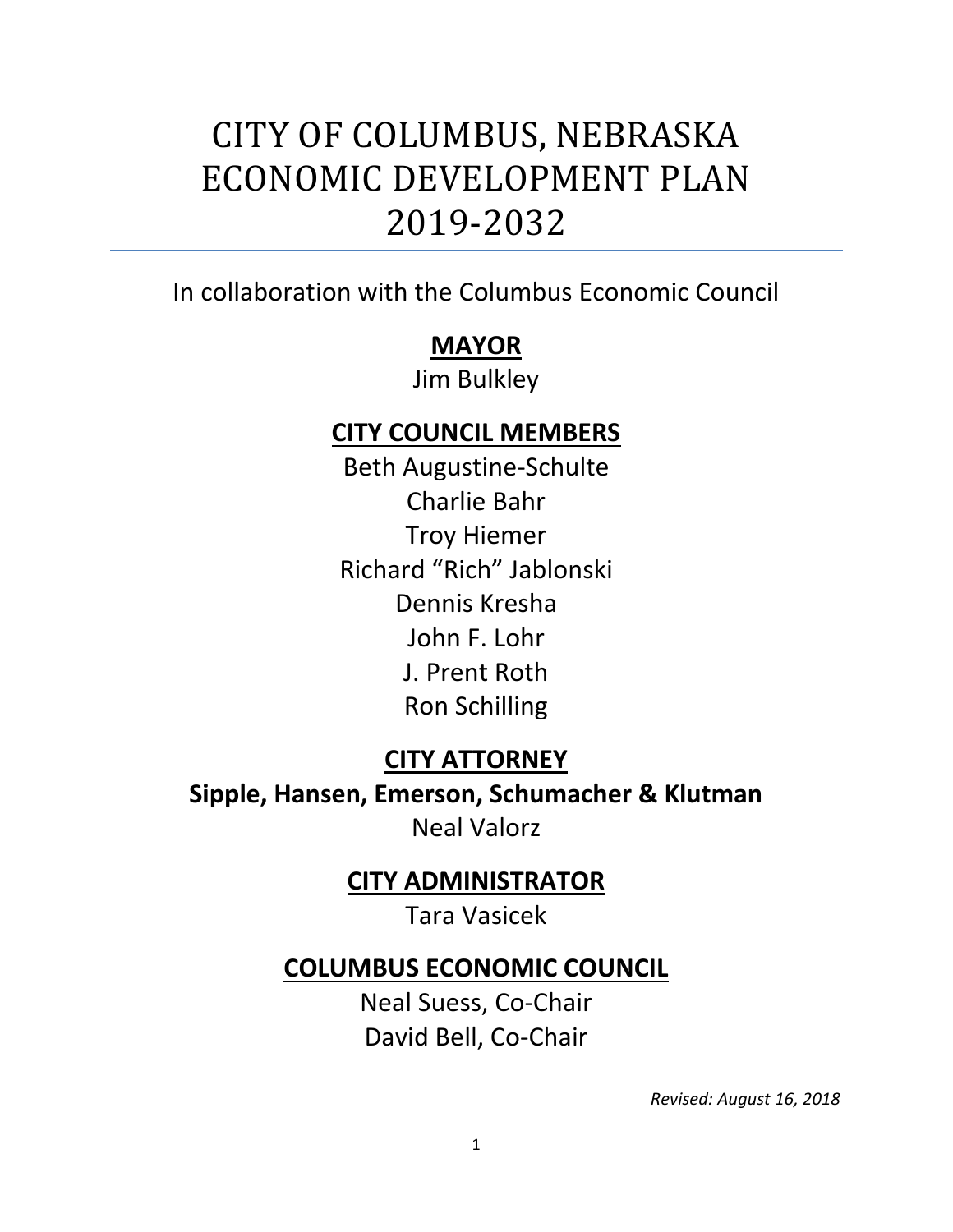# Economic Development Plan City of Columbus, Nebraska

#### **SECTION ONE: GENERAL COMMINITY AND ECONOMIC DEVELOPMENT STRATEGY**

#### **CURRENT COMMUNITY ASSESSMENT**

The voters of the City of Columbus **(City)** approved an Economic Development Plan (LB-840) in 2006, pursuant to the Local Option Municipal Economic Development Act. The City requests voter approval for a reauthorization and extension of the existing Economic Development Program effective through March 31, 2032, with funding through April of 2027.

The City intent of the Economic Development Program **(E.D. Program)** is to enhance the economic vitality of the Columbus area through incentives to current and new companies and businesses. The community recognizes the success in maintaining and expanding the economic vitality connected to the program goals, eligible activities and needs outlined in this program.

The City and its surrounding area have enjoyed steady community growth and economic stability for many years. This tradition and commitment to economic development can be traced back to the 1940's with the acquisition of our first industrial park. Columbus is now recognized in Nebraska as having more industrial jobs per capita than any other first class Nebraska community.

#### **SECTION TWO: PROGRAM INTENT AND STATEMENT OF GOALS**

The City recognizes continued population growth and economic prosperity benefits the quality of life in Columbus and its surrounding communities. The intent of the Mayor and City Council of the City is to fulfill an even stronger leadership role while working in partnership with existing economic development organizations. Activities shall meet one or more of the following goals prior to recommendation by the Citizens Advisory Review Committee **(CARC)**.

The primary goals shall be:

- 1) Actively promote Columbus as a place where businesses can locate and be profitable;
- 2) Broaden the tax base;
- 3) Create new job opportunities;
- 4) Diversify our economic base;
- 5) Encourage attraction of new businesses;
- 6) Foster capital investment in the region;
- 7) Grow existing companies;
- 8) Strengthen existing industry clusters;
- 9) Strengthen technology skills of workforce;
- 10) Improve housing options for both current and prospective employees and families.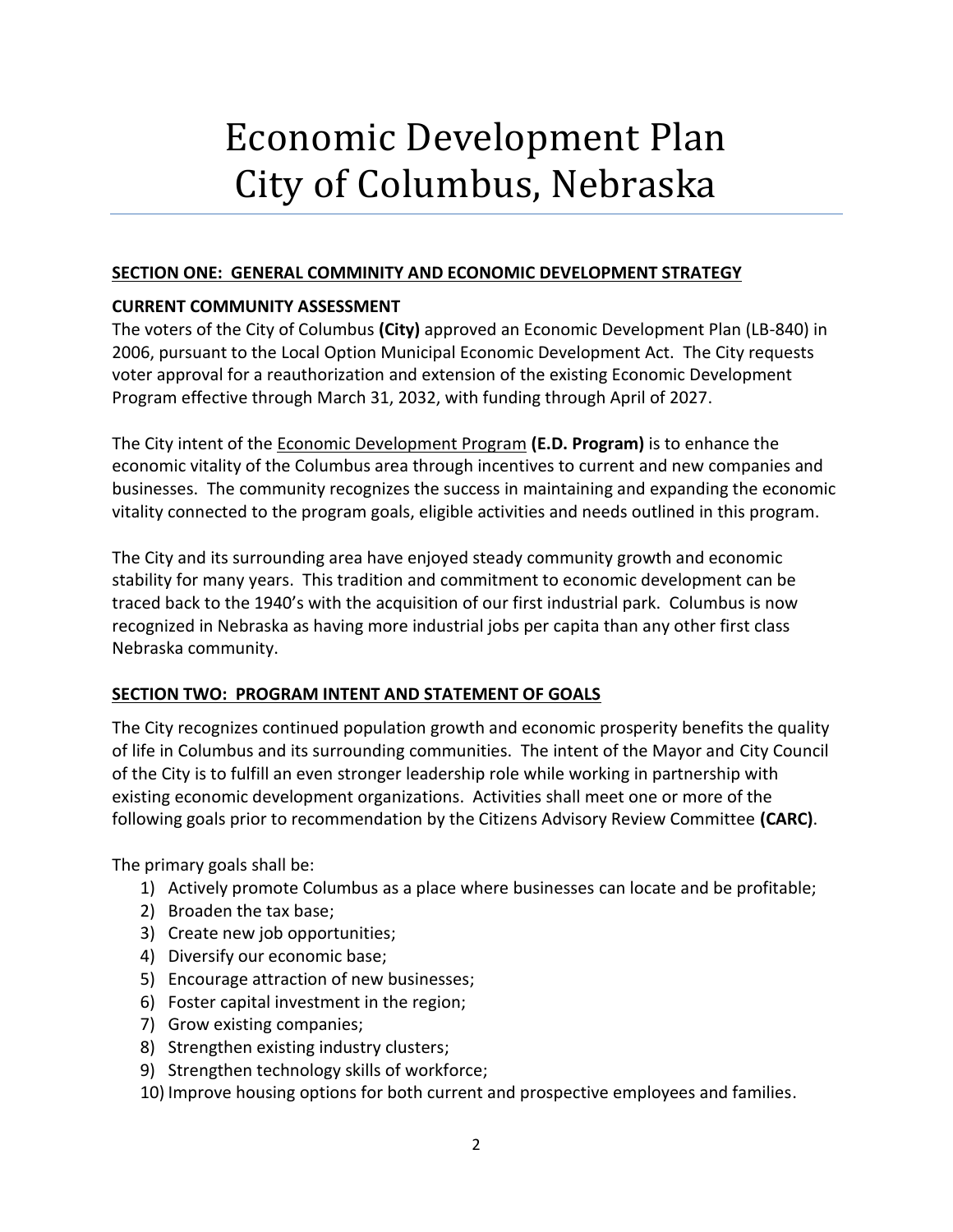#### **SECTION THREE: TYPES OF ELIGIBLE AND NON-ELIGIBLE ACTIVITIES**

#### **ELIGIBLE ACTIVITIES**

The E.D. Program may be used for the following program activities:

- 1) Expenditures for infrastructure including, but not limited to, water lines, sewer lines, and sewer pump stations that directly serve projects;
- 2) Expenditures for streets, storm water drainage systems, railway switching and spurs, telecommunications, and fiber optic infrastructure to meet new and existing business needs;
- 3) The purchase and ownership of real estate, options for real estate, and renewal or extension of options to include land acquisition and construction of new buildings;
- 4) Agreements to assist with the cost of job training for new and existing companies;
- 5) Technical support for existing and new businesses, such as marketing assistance, management counseling and financial packaging;
- 6) Loans to companies for the purchase of fixed assets;
- 7) Revolving loan fund program for new and growing companies;
- 8) Payment for legal, loan packaging, site studies, and engineering expenses directly related to eligible program activities;
- 9) To prudently obtain debt as authorized by state statute;
- 10) Company relocation expenses for equipment and personal property;
- 11) Wages or other compensation for city staff or contract for the administration of the Revolving Loan Program;
- 12) Housing projects designed to create workforce housing for employees and families;
- 13) Other activities as permitted by the Nebraska state law.

#### **INELIGIBLE ACTIVITIES**

The following activities are ineligible for funding from the E.D. Program generated from the sales tax as provided for under LB-840. The expenditures outlined below are currently being met through other partners in the Columbus community.

- 1) Contracting with consultants for economic development plan administration;
- 2) Construction of a speculative building under City ownership.

#### **SECTION FOUR: QUALIFYING BUSINESSES AND BUSINESS ACTIVITIES**

Qualifying companies and businesses shall include any corporation, partnership, LLC or sole proprietorship, which derives its principal source of income from the following:

- 1) The manufacturing of articles of commerce;
- 2) The conduct of research and development;
- 3) The processing, storage, transport, or sale of goods or commodities, which are sold or traded in interstate commerce;
- 4) The sale of services in interstate commerce;
- 5) Telecommunications activities;
- 6) Headquarter facilities relating to eligible activities;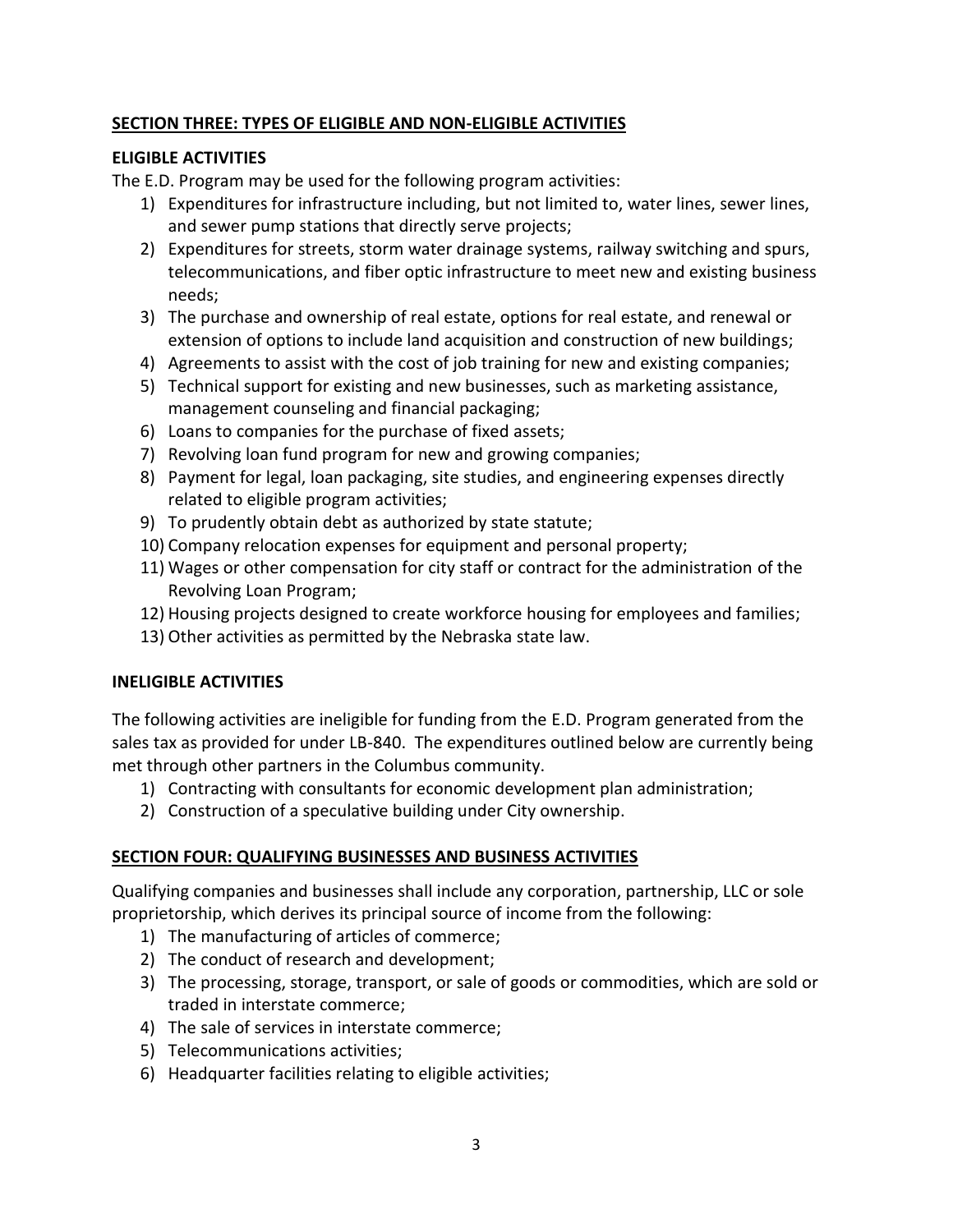- 7) Improve workforce housing opportunities for both current and prospective employees and families;
- 8) Any other eligible activities as allowed by the Local Option Municipal Economic Development Act, or as amended.

Qualifying businesses for the E.D. Program need not be located within Columbus or its zoning jurisdiction. Qualifying businesses need to be reasonably located to offer employment opportunities and economic benefit for residents of Columbus.

#### **SECTION FIVE: FUNDING SOURCE AND ANTICIPATED ANNUAL BUDGET/RESERVES**

#### **FUNDING SOURCE – BEGINNING APRIL 1, 2019**

The existing E.D. fund would remain in place, and E. D. Program would be further funded by a portion of the sales tax at \$425,000 per year for the remainder of the current sales tax authorization of one-percent previously approved in April 2017 for ten years. The current sales tax terminates in April of 2027. The economic development program funding of \$425,000 will terminate in 2027. A reauthorization beyond 2027 would require voter consideration and approval.

The CARC shall provide guidance to the City elected officials and staff of proposed budgetary numbers for inclusion in annual budgets reviewed and considered by the Mayor and City Council. While program expenditures will vary from year-to-year due to the projects presented, the annual new funding dollars from the sales tax will not exceed the \$425,000 annually through current authorization ending April 2027.

#### **SECTION SIX: PROGRAM ADMINISTRATION AND ACCOUNTABILITY**

The intent of this program is to commit the maximum dollar amount to the retention, expansion, recruitment of business and industry, and development of workforce housing in the Columbus area. No funds are permitted for routine administrative activities. However, specific project needs will often require the use of professionals to assist in project development as outlined in the eligible activities. Administration of the economic development program is shared by the City Mayor, City Council, CARC, and the Program Administrator, whose duties shall be jointly held by the City Administrator, and the Co-Chair of the Columbus Economic Council to ensure proper accountability and to meet the goals of the economic development plan.

#### **COLUMBUS MAYOR AND CITY COUNCIL**

- 1) Will exercise final authority over expenditure of funds in compliance with state statutes and the guidelines set forth in the economic development plan;
- 2) Will conduct an annual audit by a licensed CPA under generally accepting auditing standards;
- 3) Will review and consider all contracts with eligible companies receiving assistance upon recommendation by the CARC;
- 4) Will appoint all members of the CARC who shall be residents of Columbus;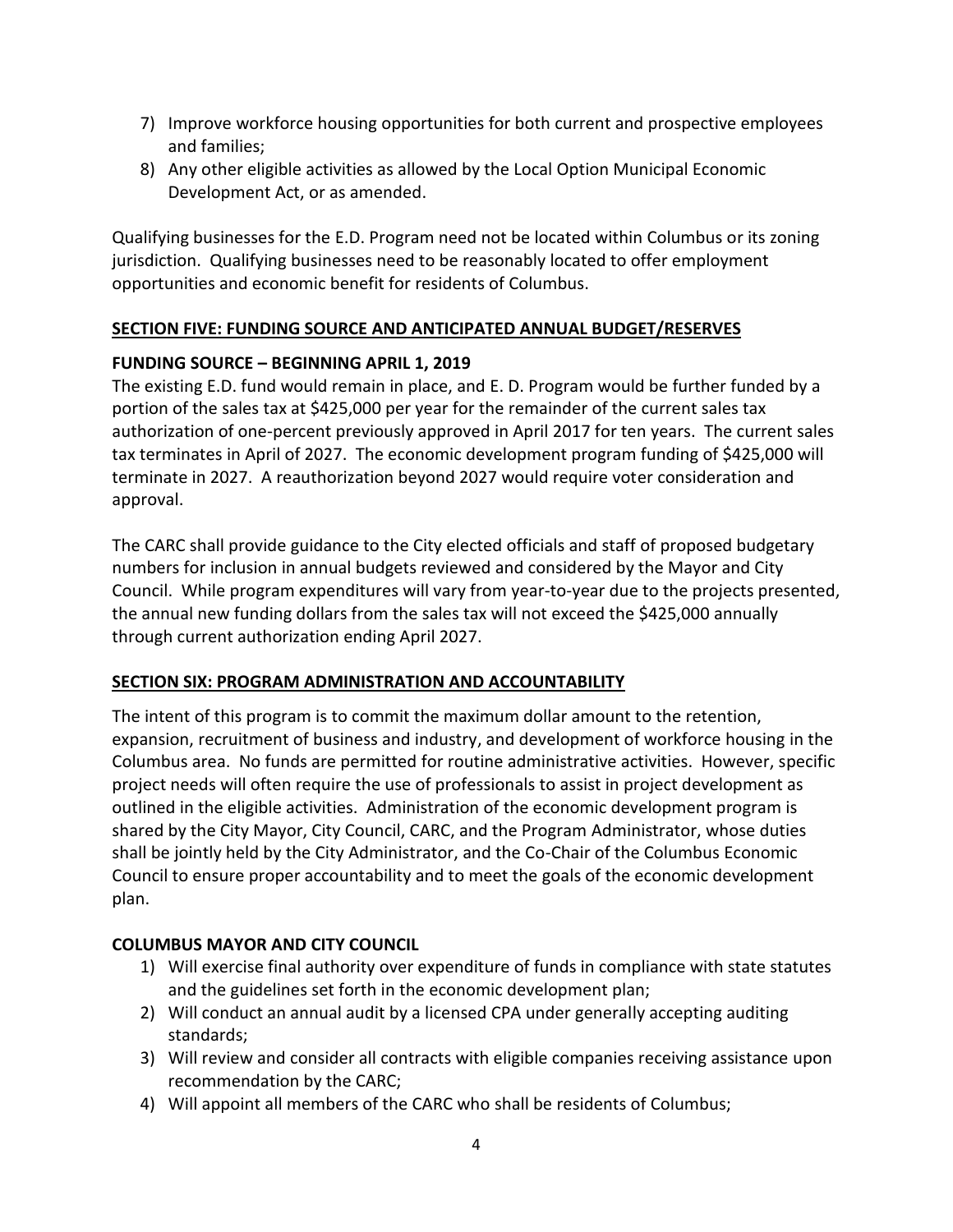- 5) Will assign the City Finance Director (or city staff member) as loan fund program administrator to maintain appropriate financial records;
- 6) Shall adopt as needed, operating by-laws to guide CARC activities.

#### **CITIZEN'S ADVISORY REVIEW COMMITTEE (CARC)**

- 1) Appointments shall be for four-years or as specified in state law or city ordinance.
- 2) Members of the CARC shall include the following:
	- a) Three representatives at large from the community;
	- b) Co-Chair or representative of the Columbus Economic Council;
	- c) President or Executive Board Member of the Chamber of Commerce.
- 3) CARC shall semi-annually make a report/presentation to the Mayor and City Council in a public hearing.
- 4) No member of the CARC shall be a city elected official, city employee or current company official/employee of any qualifying business at the time of appointment to the CARC.
- 5) CARC shall review applications and make recommendations for project funding to the Mayor and City Council.
- 6) CARC shall develop proposed by-laws as needed for consideration and approval by the Mayor and City Council. These by-laws shall serve as a guide to CARC activities and comply with applicable state laws and city ordinances.
- 7) All CARC members shall meet applicable state and local laws regarding conflicts of interest to ensure program integrity is maintained.

#### **PROGRAM ADMINISTRATOR**

- 1) The Columbus City Administrator and Co-Chair of the Columbus Economic Council shall jointly serve in this capacity;
- 2) Shall assist the CARC with the preparation of reports before the Mayor and City Council;
- 3) Shall provide a recommendation to the CARC on all formal requests for funds/assistance;
- 4) Shall maintain minutes of CARC meetings;
- 5) Shall serve as ex-officio to the CARC (non-voting member);
- 6) Shall solicit and screen qualifying businesses for this program;
- 7) Shall work closely with state and local economic development officials in the implementation of this plan;
- 8) Shall meet as necessary with CARC members, the Mayor, and City Council to update and advise on potential projects;
- 9) Shall exercise other duties as specified by state law.

Compliance with all relevant laws, regulations and requirements of applicable state statutes and the economic development program are jointly the responsibility of the CARC and program administrator.

In formalizing agreements with qualifying companies, the Mayor, City Council, and CARC will secure adequate collateral, personal/corporate guarantees and other securities necessary to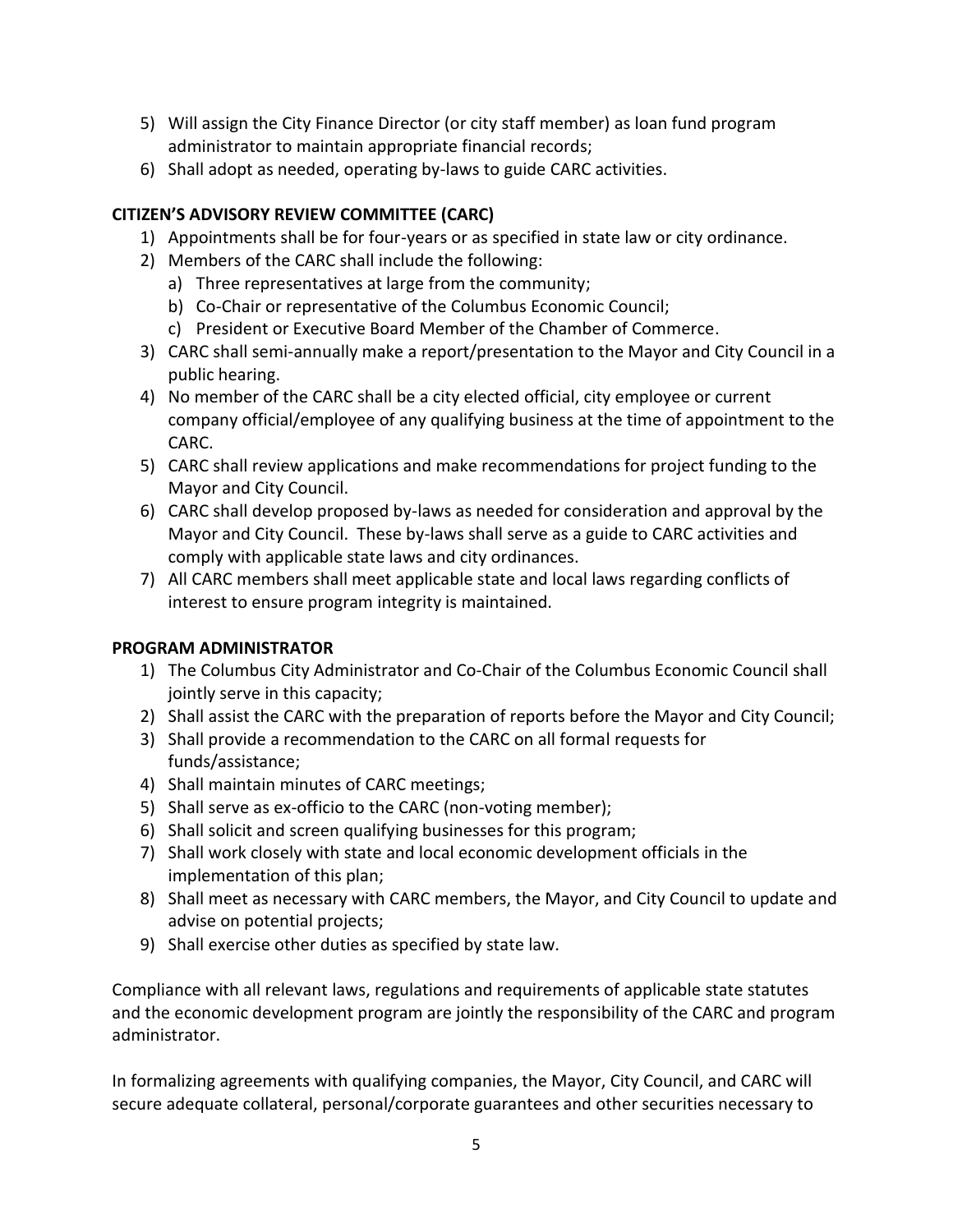protect the quality and integrity of the E.D. Program. When CARC voting is required, a simple majority (three members voting in favor of motion) of the CARC is sufficient for passage and recommendations to the Mayor and City Council. It is understood the Mayor and city Council will follow its rules, state statutes, and procedures in reviewing applications

#### **APPLICATION PROCESS FOR FINANCIAL ASSISTANCE**

- 1) For a Qualifying Business to be considered for Program benefits, the Qualifying Business shall first become an "Applicant" by applying to the City for assistance. The application shall contain information as required by this Plan and any additional information as requested by the Administrator and/or CARC (as explained below).
- 2) Upon receipt of an application, the Program Administrator shall make a preliminary determination as to whether:
	- a) The Applicant is eligible as a Qualifying Business
	- b) The proposed activities are eligible
	- c) The Applicant has no legal actions underway that may significantly impact its capacity
	- d) The Applicant's business complies with the provisions of the application guidelines
- 3) Once the Administrator makes the preliminary determinations above, the application is referred to the CARC. The CARC shall review the application, including any financial information furnished, and shall provide recommendations to the Administrator concerning negotiations with the Applicant. Once the CARC has completed its review, and following any negotiations conducted by the Administrator, the CARC shall make a recommendation that:
	- a) The application be approved;
	- b) The application be disapproved;
	- c) The CARC is not able to make a recommendation on the Applicant due to lack of information or other factors cited by the CARC;
	- d) The application be referred to the Mayor and City Council for a determination of finding as set forth below;
- 4) Approval or disapproval will be based on whether the Applicant is able to show
	- a) Eligibility for funding;
	- b) The type of level of assistance will not unduly enrich the business or be unreasonable in relation to the public benefit to be achieved from the funding; if the recommendation is for disapproval or if the CARC is unable to make a recommendation, it shall provide reasons for its decision.
- 5) All approval recommendations from the CARC shall be submitted to the City Council for consideration of funding. The CARC may also refer to the City Council certain applications, in its sole discretion, where is it unable to make a recommendation. In making its determination, the City Council shall generally not be presented with any information which has been determined by the Administrator or CARC as confidential.
- 6) An Applicant which has been awarded funding under the Program shall thereafter be referred to as a "Funded Business."
- 7) There shall be no limit on the number of times a Qualifying Business may apply for assistance. Applications shall be received until all funds anticipated for the Program have been committed. The decision of whether or not Program funds shall be granted,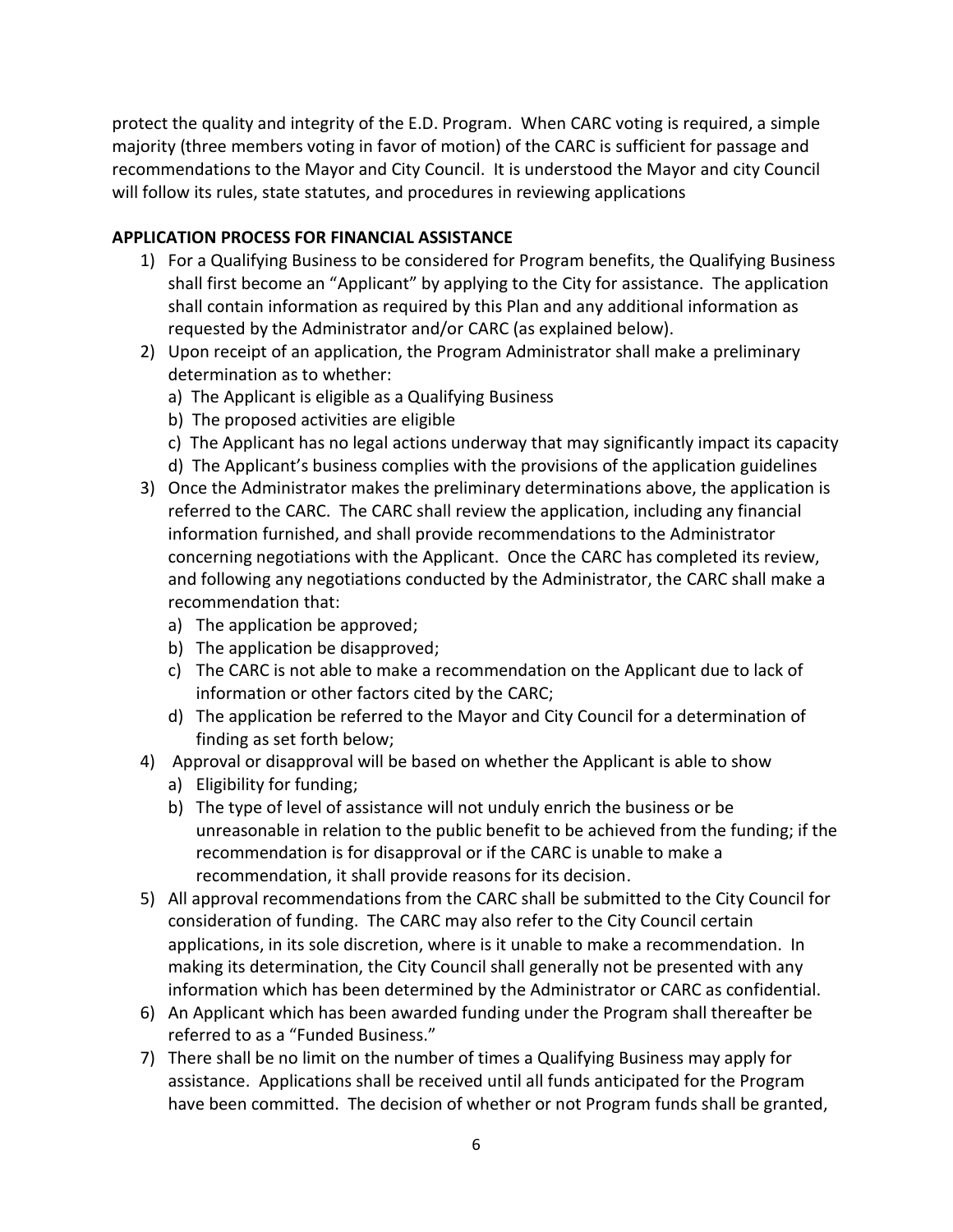including the timing and amount and the allocation of funds where there are not sufficient funds to fulfill the requests of all qualified Applicants, is at the sole discretion of the City.

#### **INFORMATION REQUIRED FROM APPLICANTS**

- 1) Applications for assistance submitted by an Applicant shall include the following information:
	- a) Application in a form prescribed and provided by the Administrator;
	- b) Business Plan which includes financial projections for the next three years where appropriate;
	- c) Signed copies of the most recent two years' fiscal tax returns, or copies of all years where the applicant has been in existence for less than two years;
	- d) Signed copies of financial statements of the Applicant for the two most recent fiscal years, or copies for all fiscal years where the applicant has been in existence for less than two years;
	- e) Where the applicant is a closely held entity, signed balance sheets from holders of more than 25% of the ownership interests in the entity, and;
	- f) Other information as requested by the Administrator or the CARC.
- 2) The Administrator may waive the furnishing of all or any portion of the above items where the Administrator is able to obtain reasonable assurances as to the stability of the Applicant from other reliable sources or information to include audited financial statements and filing with regulatory agencies (i.e., SEC filings).
- 3) The Administrator may also waive the furnishing of all or any portion of the above items where the Applicant agrees that no funds shall be paid to the Applicant until the Applicant has performed according to agreed-upon-criteria
- 4) The Administrator may use any reasonable methods to verify the information provided by the Applicant

#### **CONFIDENTIALITY**

1) In the process of gathering information about an Applicant or Qualifying Business, the City may receive information about the business which is confidential and, if released, could cause harm to the business or give unfair advantage to competitors. Nebraska law authorized the City to maintain confidentiality of business and project records which come into its possession.

#### **SECTION SEVEN: IDENTIFICATION AND PURCHASE OF LAND**

Property purchased or optioned to be purchased with financial participation from the E.D. Program should meet the following criteria:

- 1) Land should be properly zoned or reasonably eligible for proper rezoning if covered by local zoning jurisdiction.
- 2) Property should comply with local land use plans or reflect the community growth patterns where applicable.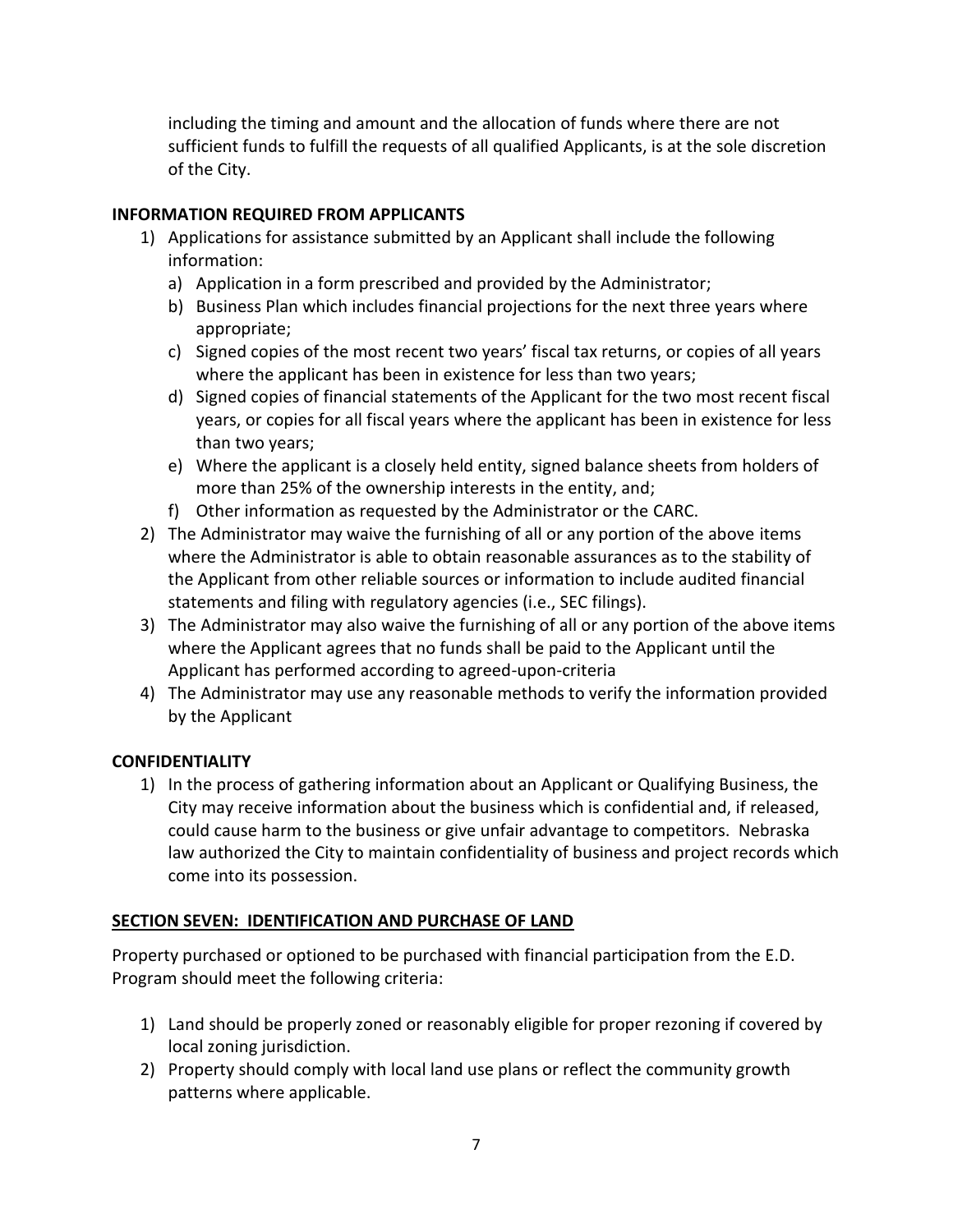- 3) Emphasis should be given to land that can be developed with reasonable infrastructure costs and meet environmental regulations.
- 4) Property may be located outside of Platte County, but situated where Columbus residents have reasonable assess for employment.
- 5) Land will be sold to industries at reasonable costs. Any profit would return to the E.D. Program.
- 6) Land may be sold for less than cost based on the overall economic cost-benefit of the project.

#### **SECTION EIGHT: IDENTIFICATION AND PURCHASE OF EXISTING BUILDINGS**

The economic development plan does not allow for the construction of a new speculative City owned building with the E.D. Program. However, opportunities may exist where the CARC, with Mayor and City Council approval, will want to acquire or purchase an existing building. An existing building purchased or optioned to be purchased with financial participation from the E.D. Program should meet the following criteria:

- 1) Building should be thoroughly examined for environmental and other concerns to ensure the marketability and reduce potential risk in ownership;
- 2) Building should be of newer construction and meet the test for obsolescence or other features not attractive for the industries being recruited or expanded;
- 3) Purchase of existing buildings is not a priority of this plan, but certain economic situations or opportunities may create a need to own one or more buildings. Companies who leave a community will often approach the community and offer the building for sale to the community at a significantly reduced price below market value.

#### **SECTION NINE: SMALL BUSINESS CONCENTRATION**

It is a community goal to support the growth of small companies. Small companies are often locally owned and grow at a pace the community can easily support. Small businesses with local ownership can often diversify the employment base during difficult economic times and often remain committed to the Columbus area as business needs change. It is understood an eligible company must be involved in the eligible business activities identified in Section Four. The development and growth of entrepreneurs is widely recognized as part of the solution to the economic challenges of communities in Nebraska.

#### **SECTION TEN: REVOLVING LOAN FUND GUIDELINES**

Revolving loan funds are designed to assist new and existing companies with location and expansion opportunities. The program shall be administered by the CARC with staff assistance and recommendation by the loan fund program administrator. The primary focus is based on potential cost-benefit to the Columbus community. The following general guidelines shall apply in loan review:

1) The CARC shall review all loan applications submitted in accordance with CARC requirements. Direct loans, loan guarantees and performance-based loans will be made